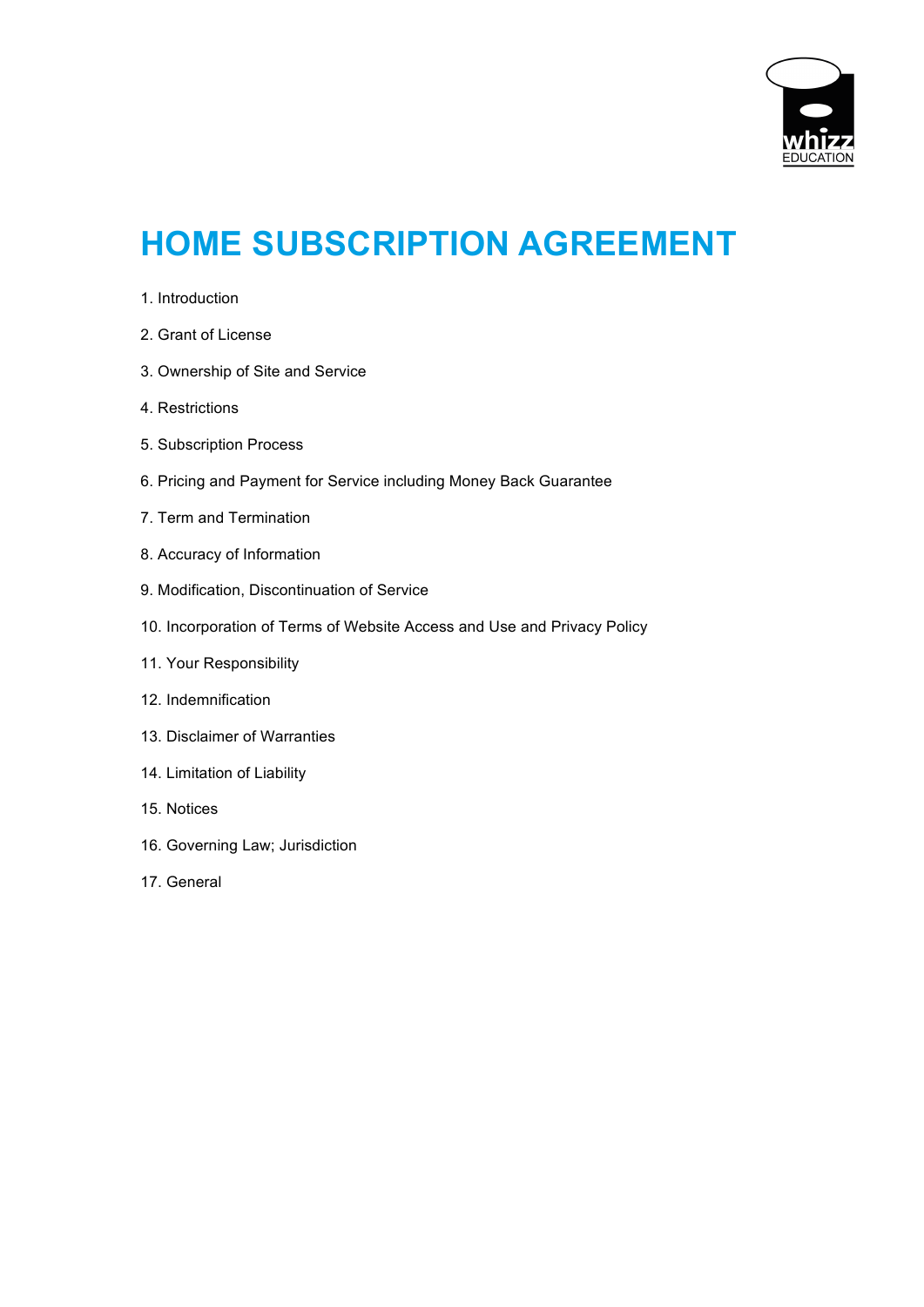

# **1. Introduction**

This Home Subscription Agreement (the "Subscription Agreement") contains the terms and conditions that apply to both paying and non-paying subscribers ("Subscriber" "you" or "your") of the online mathematics tutoring service (the "Service") made available through and as a part of the website located at www.whizz.com (the "Site"). Non-paying Subscribers will generally be parents or legal guardians of student users of the Service, courtesy of a school subscription to the Service, who have registered to receive reports concerning such student users. This Subscription Agreement is between you, as a Subscriber, and Whizz Education Inc., a Washington corporation ("Whizz Education"). Please read this Subscription Agreement carefully as it governs your use of the Site and the Service.

By checking the box in the ordering process indicating that you have read and agreed to this Subscription Agreement (the "Acceptance Box"), you agree to become a party to, and legally bound by, this Subscription Agreement, including the Terms of Website Access and Use and the Privacy Policy that are incorporated into this Subscription Agreement in accordance with Section 9, below. If you do not agree to all of the terms of this Subscription Agreement, do not check the Acceptance Box and do not complete the ordering process.

If you are a paying Subscriber, you are registering one or more minor student(s) of whom you are the parent or legal guardian ("Student(s)") to use the Service. YOU MAY NOT REGISTER A MINOR FOR USE OF THE SERVICE UNLESS YOU ARE THAT MINOR'S PARENT OR LEGAL GUARDIAN. Pursuant to the Children's Online Privacy Protection Act 1998, your consent is required for the collection, use or disclosure of personal information from a child under the age of 13 and we will not collect, use or disclose any such personal information if you do not provide your consent. As fully explained in our Privacy Policy , should you provide your consent, we will collect and use the name, date of birth, gender and school attended by your Student(s) and detailed information about their use of the Math-Whizz Service. By registering one or more Students to use the Service and checking the Acceptance Box in the ordering process, you are also thereby giving us your consent to collect and use all such information concerning those Student(s). You may, of course, revoke your consent at any time by contacting us in accordance with the Privacy Policy, albeit that you and your Student(s) would thereafter be unable to use the Service.

You further agree to ensure that the use of the Service (and the other portions of the Site) by the Student(s) is in accordance with this Subscription Agreement.

If you have any questions regarding this Subscription Agreement, please contact support@whizz.com. This Subscription Agreement was last revised on April 20<sup>th</sup>, 2020.

# **2.Grant of License**

Subject to all the terms and conditions of this Subscription Agreement, Whizz Education hereby grants to you a non-exclusive, non-transferable, non-sublicensable license to use the Service and to permit use of the Service by those Students that you have registered through the Service in accordance with this Subscription Agreement and for which you have purchased licenses. Whizz Education reserves any rights not expressly granted herein. You shall be solely responsible for hardware and interconnections and telecommunications to access the Service.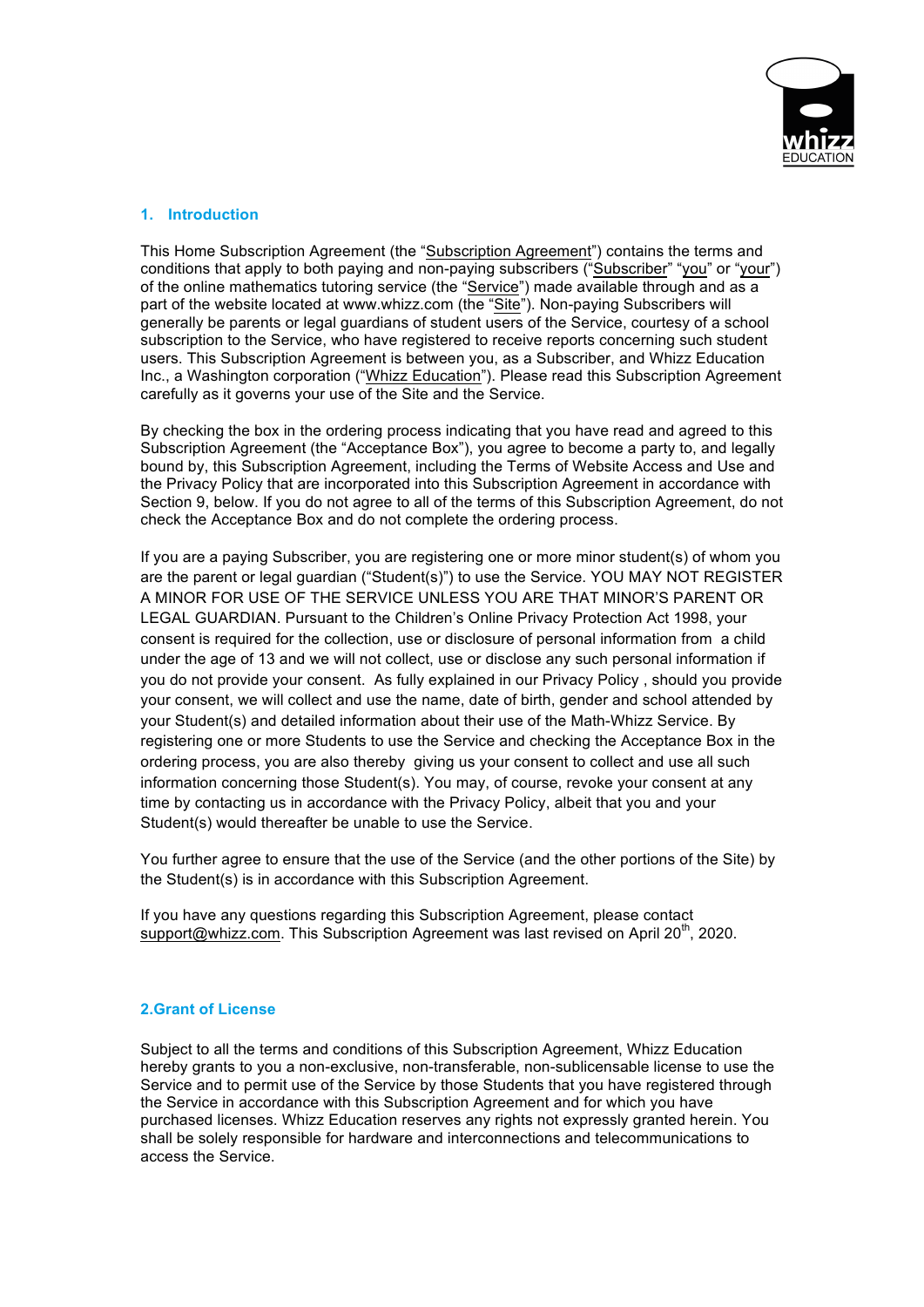

## **3.Ownership of Site and Service**

As between the parties, Whizz Education retains title to and ownership of any and all proprietary rights with respect to the Site and the Service and all portions thereof (including all derivatives or improvements thereof), whether or not incorporated into or used with other software or hardware, except to the extent of the license expressly granted herein. As between the parties, Whizz Education owns any suggestions, ideas, enhancement requests, feedback, recommendations or other information provided by you or any other party relating to the Site or the Service. The license granted hereunder does not constitute a sale of the Site or the Service or any portion or copy of it or them. The Whizz Education name, logo, and the product names associated with the Site and the Service are trademarks of Whizz Education or third parties, and no right or license is granted to use them.

#### **4.Restrictions**

You may not, and may not permit others to: (a) copy the Site or the Service or any software or programming related thereto; (b) permit other individuals or companies to use the Service (except Students as to which you hold active licenses pursuant to Section 1); (c) decompile, disassemble, or otherwise reverse engineer or attempt to reconstruct or discover any source code or underlying ideas or algorithms of the Site or the Service or any software or programming related thereto (except to the extent that this restriction is expressly violative of applicable law); (d) modify, incorporate into or with other software or create a derivative work of any part of the Site or the Service any software or programming related thereto; (e) rent, lease, use for timesharing, transfer, resell and/or or otherwise transfer rights to the Service; or (f) access or use the Site or the Service in order to build a similar or competitive product or service.

You further agree not to use or permit use of the Site or the Service, including by uploading, emailing, posting, publishing or otherwise transmitting any material, in any manner that may: (a) menace or harass any person or cause damage or injury to any person or property; (b) involve the publication of any material that is obscene, defamatory, threatening, libelous, or otherwise unlawful or tortious; (c) violate privacy rights or promote hatred or harm; (d) introduce into the Site or the Service material containing software viruses, worms, trojan horses or other harmful computer code, files, scripts, agents or programs; (e) constitute unsolicited bulk email, "junk mail," "spam" or chain letters; (f) interfere with or disrupt the integrity or performance of the Site or the Service or the data therein; (g) constitute an infringement of intellectual property or other proprietary rights of another individual or entity; or (h) otherwise violate applicable laws, ordinances or regulations.

Whizz Education reserves the right to terminate your license to the Service for a violation of your obligations under this section and/or remove or disable access to any material that violates the restrictions in this section.

#### **5.Subscription Process**

(a) As part of the process of becoming a Subscriber, a paying Subscriber will choose a user name (your email address) and password allowing you access to your account ("Subscriber ID"). You may register the number of Students for which you have purchased Student accounts. Each Student you have registered will be allocated a unique Student name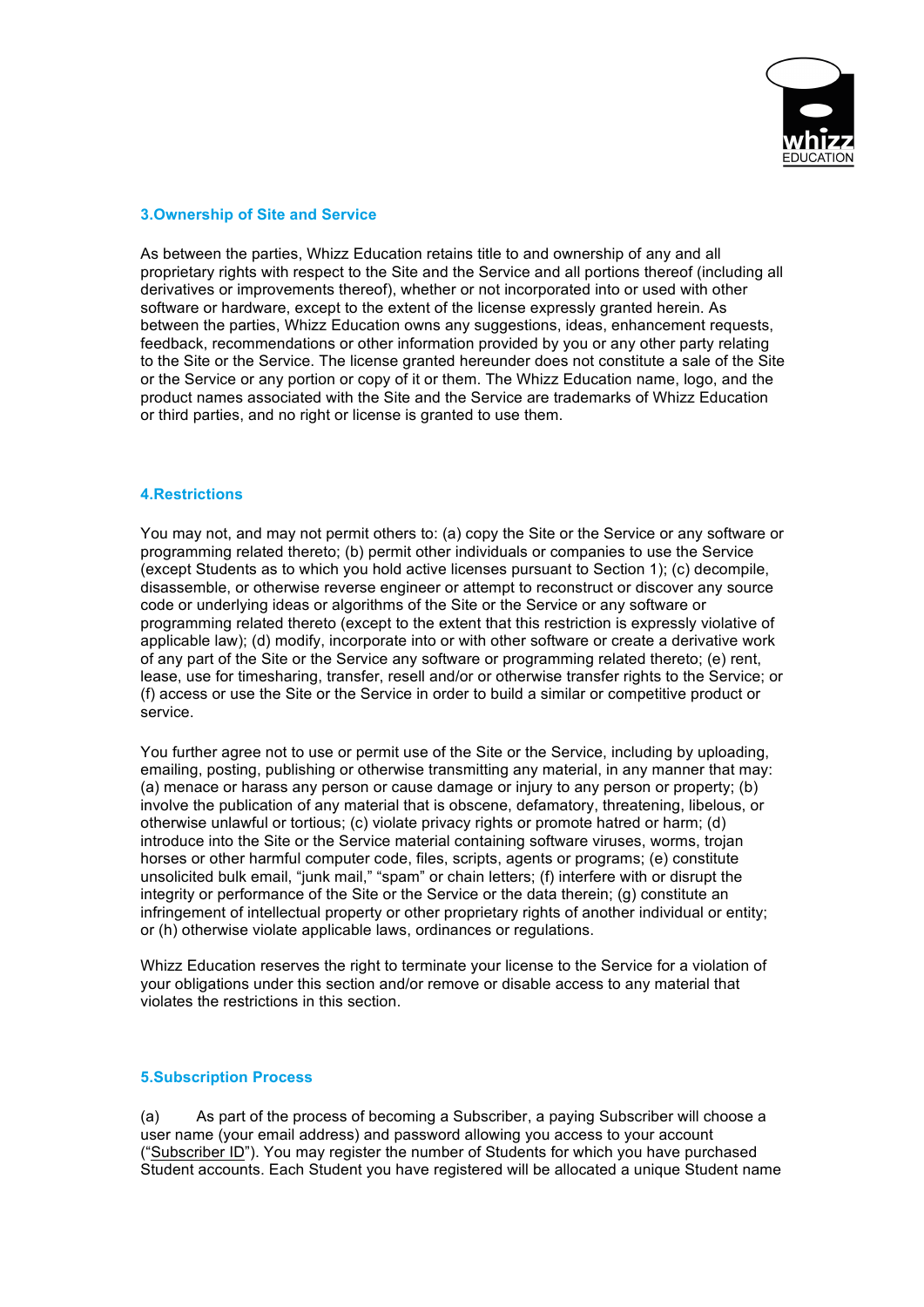

and will be able to choose a password ("Student ID"). Whizz Education does not permit any person other than the registered Student to share the Student ID registered for that Student or permit multiple Students or others to access the Service through a single Student ID. Please note that Whizz Education may cancel or suspend your and your registered Student(s)' access to the Service immediately in the event of shared use of a Student ID without further obligation to you.

(b) Whizz Education recommends that Subscribers change passwords regularly. If you provide Whizz Education with an email address that will result in any messages Whizz Education may send you being sent to you via a network or device operated or owned by a third party (e.g. your employer or school) then you represent and warrant that you are entitled to receive those messages. You also agree that Whizz Education may refrain from sending messages to you without notifying you, even if you have subscribed to receive them, if we receive a request from a third party to stop sending messages to you.

# **6.Pricing and Payment for Service**

(a) A paid subscription to the Service may be either monthly or annual, in either case with payment being made in advance. The price of individual annual and monthly subscriptions are the amounts per Student shown on the Subscription Options page of the Site. Discounts may apply for multiple Students.

(b) All prices are subject to reduction at Whizz Education's discretion by referral or other discounts. Whizz Education reserves the right to vary the Service, including the timing of payments by Subscribers for all forms of subscription, and does not guarantee that the Service will remain a paid service or that free-of-charge services will remain free-of-charge. Should Whizz Education improve the Service, Whizz Education also reserves the right to charge additionally or separately for such improved services. Eligibility for any discounts is ascertained at the time you subscribe and cannot be changed during the term of your subscription.

(c) All charges shall be at the then-current prices and all payments shall be made in US Dollars. Upon entering this Subscription Agreement, you must pay by direct charge to a credit or debit card. You hereby authorize Whizz Education to charge your credit or debit card to pay for any charges that may apply to your account as they accrue on a monthly or yearly recurring basis, as applicable. You must notify Whizz Education of any changes to your card account (including, without limitation, applicable account number or cancellation or expiration of the account), your billing address, or any information that may prohibit Whizz Education from charging your account. Failure to make any payment as set forth herein shall be deemed to be a material breach of this Subscription Agreement and shall be sufficient cause for the immediate termination of this Subscription Agreement by Whizz Education. In the event of collection enforcement, you will be liable for any costs associated with such collection, including, without limitation, reasonable attorneys' fees, court costs and collection agency fees. All charges shall be exclusive of any applicable taxes. You are responsible for the payment of all federal, state, and local sales, use, value added, excise, duty and any other taxes assesses, other than taxes based on Whizz Education's net income.

(d) Whizz Education will endeavor to process your subscription promptly but does not guarantee that the Service will be available to you or your Student(s) by any specified time.

(e) Account creation is subject to the receipt of appropriate payment and the provision of a genuine email address at which you can receive emails. If the email address you supply is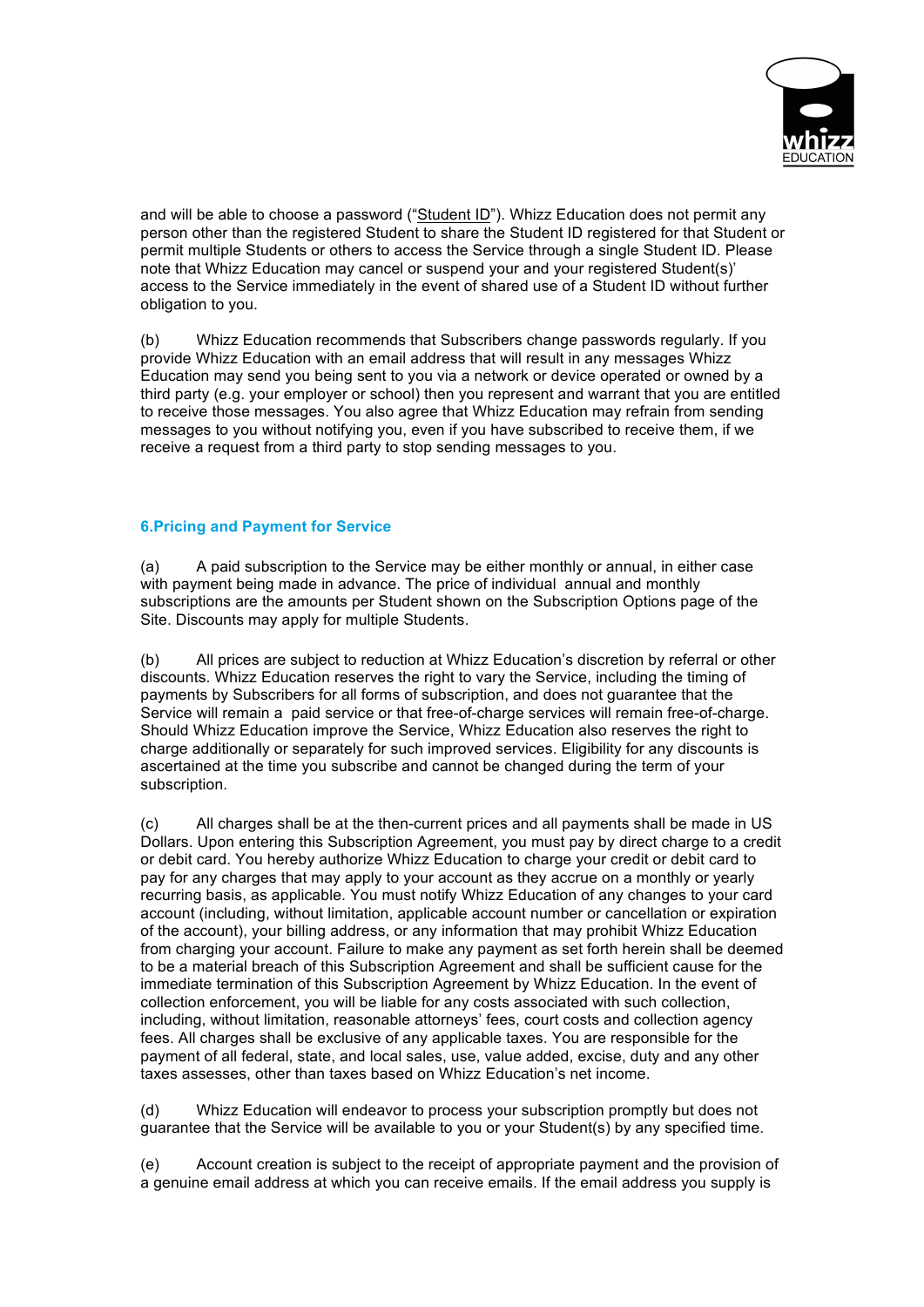

false, inaccurate or inactive, Whizz Education may not activate your accounts and a delay may follow while the situation is rectified, for which Whizz Education accepts no responsibility.

Your accounts will remain active from the point at which you receive an email confirmation from Whizz Education to the point at which your accounts expire or are cancelled in accordance with this Subscription Agreement.

(g) While your accounts are current, your registered Student(s) under those accounts will be granted access to the Service, without any limit on time spent using the Service. While reasonable efforts will be made to ensure that the Service is available at all times, other than during scheduled maintenance, there may be occasions when, due to unscheduled maintenance, technical difficulties affecting the Site or the Service, the internet in general, or other equipment, the Service is unavailable. Whizz Education makes no representation that the Site will be available at all times and accepts no liability for any temporary unavailability, for which no refunds will be made.

(h) Whizz Education will endeavor to inform any Subscriber who has paid an annual subscription of the subscription fee payable for subsequent years at least four weeks before the anniversary of the current subscription. Access to the Service will only remain continuous if the renewal subscription fee is paid prior to the anniversary date of the current subscription.

(i) When you first subscribe you are entitled to cancel your subscription within the first seven working days of making your subscription and receive a refund, as set forth in this section. You may cancel your Subscription during this period by following the instructions "How do I cancel my subscription?" available in the Parents FAQs at www.whizz.com/en-US. In the event that you do cancel your subscription within the first seven working days, Whizz Education will refund in full any payment we have received from you for the subscription. Following the expiry of seven working days, you may cancel your future payment obligations for the Service at any time by again following the instructions "How do I cancel my subscription?" available in the Parents FAQs at www.whizz.com/en-US at least 24 hours before any new payment is due. In the event of such cancellation, Whizz Education will not refund you or credit your account with any amounts you have paid us in advance that relate to any remaining period of the subscription, including any amounts paid or due to be paid immediately prior to our receiving your notice of cancellation. Lastly, you may change a subscription from monthly in advance to one year in advance online by following the instructions on the dashboard for your account. If you change the payment basis for a subscription these terms and conditions will continue to apply to the subscription.

If, in relation to the premium Service, Math-Whiz Tutoring Plus, all of the following conditions are satisfied, namely:

- 1. a period of at least one year has elapsed since you paid an annual subscription or, if you are initially a monthly subscriber, since you paid the first monthly subscription;
- 2. for an initial monthly subscriber, either 12 monthly payments have been made or a lesser number of monthly payments plus an annual subscription (if you decide to convert your monthly subscription to an annual subscription);
- 3. the usage report about your Student shows that he or she has spent at least 52 hours on Math-Whizz exercises in Tutor Mode within the one year period since the subscription began (equivalent to 60 minutes per week);
- 4. having completed the initial Math-Whizz assessment without assistance, your Student's average math age has not improved by one year or more from the average math age at his/her initial Math-Whizz assessment as recorded in your Student's text report; and
- 5. you contact us by email to request your money back within 15 days of the end of the one year period since the subscription began,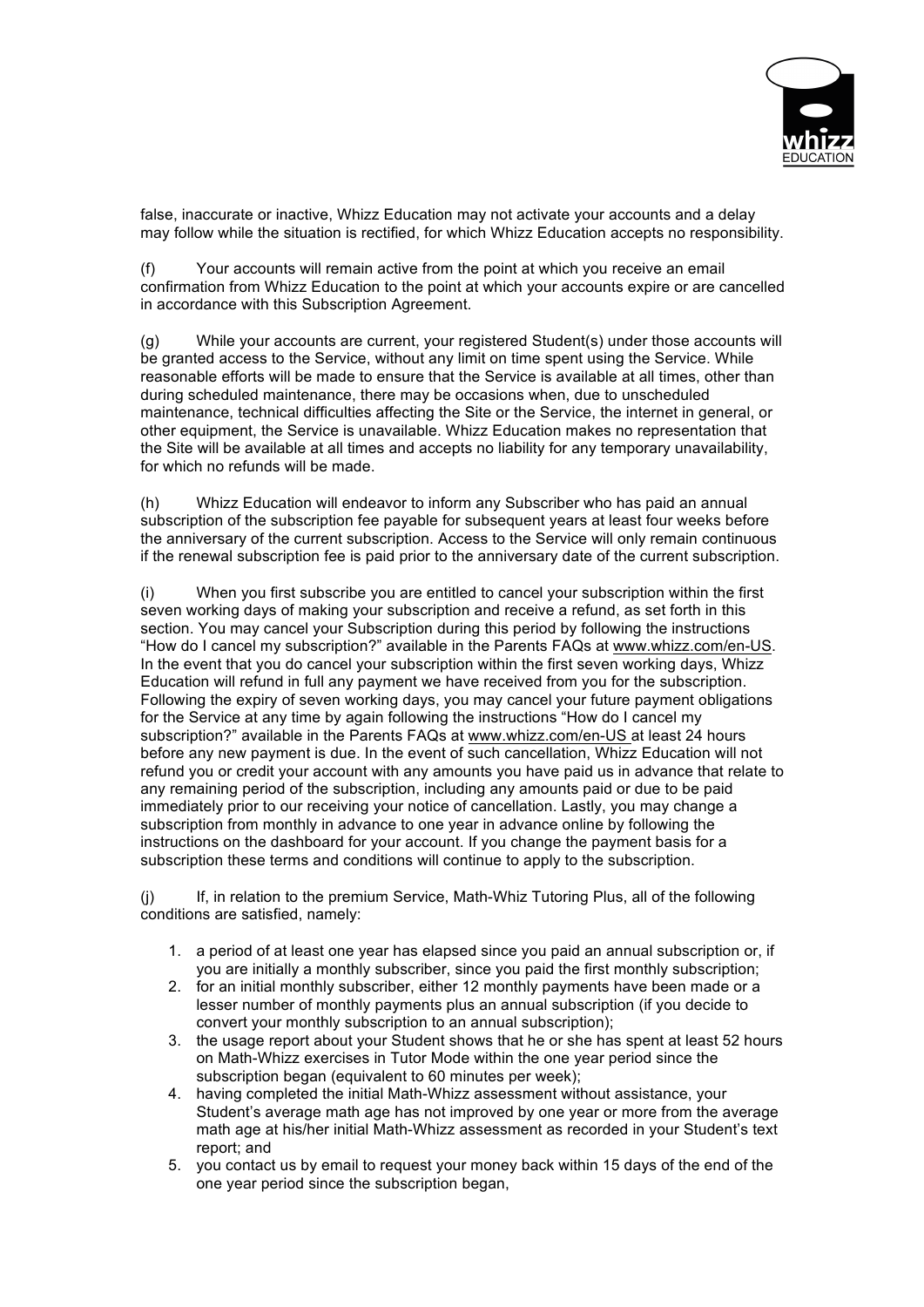

then we will refund the whole of the subscription fees you have paid with respect to that Student for the period of one year (pro rating any annual subscription paid in conversion of a monthly subscription within the one-year period so that the amount of it refunded corresponds to the number of months which have elapsed between payment of the annual subscription and the end of the one-year period).

## **7.Term and Termination**

This Subscription Agreement may be terminated by any party immediately for any reason or no reason. Upon any termination (including expiration) of this Subscription Agreement, you shall immediately discontinue use of the Service and the rights and licenses granted by Whizz Education hereunder will terminate. No accrued payment obligation will be affected by termination (including expiration) of this Subscription Agreement. Sections 2, 3 and 6 through 16 shall survive the termination (including expiration) of this Subscription Agreement. You will not be entitled to receive a refund of any amounts paid upon termination, except as otherwise expressly set forth in this Subscription Agreement.

## **8.Accuracy of Information**

You agree to provide true, accurate, current and complete information regarding yourself, your registered Students, and otherwise, and, during the term of this Subscription Agreement, to maintain and promptly update such information to keep it true, accurate, current and complete. Whizz Education is entitled to rely on any information you provide to us.

## **9.Modification, Discontinuation of Service**

Whizz Education may, in its sole discretion and at any time, modify or discontinue the Service, or any part thereof. For a modified Service, you may be requested to accept a modification or new Subscription Agreement when you login to your account. If you do not accept the amended Subscription Agreement, you will not have access to the Service.

# **10.Incorporation of Terms of Website Access and Use and Privacy Policy**

You agree to follow and be bound by all of the terms and conditions contained in the Terms of Website Access and Use and the Privacy Policy, each of which bind all users of the Site and are incorporated into and made a part of this Subscription Agreement by this reference. You may view the Terms of Website Access and Use by clicking here www.whizz.com/enus/terms-of-use/and the Privacy Policy by clicking here http://www.whizz.com/en-us/privacy/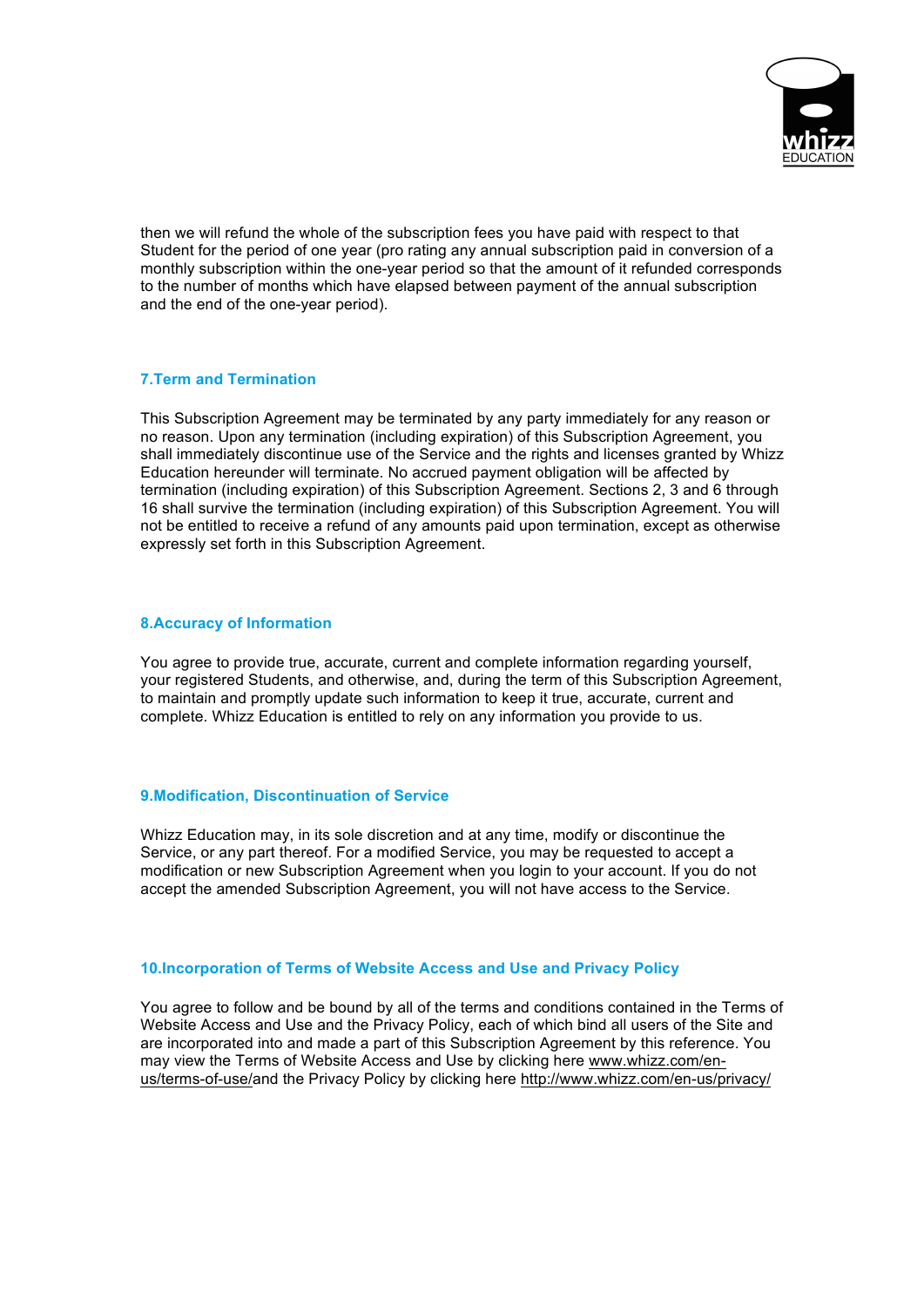

## **11.Your Responsibility**

You are responsible for all activity occurring under your user accounts (by you, your registered Student(s), or others) and shall abide by all applicable local, state, national and foreign laws, treaties and regulations in connection with your use of the Site and the Service, including, without limitation, those related to data privacy, international communications and the transmission of technical or personal data. You agree, during the term of this Subscription Agreement, to notify Whizz Education immediately of any unauthorized use of the Service of which you become aware or any other known or suspected breach of security.

#### **12.Indemnification**

You agree to immediately notify Whizz Education of and indemnify and hold Whizz Education, its parents, subsidiaries, affiliates, officers and employees, harmless from any claim or demand, including reasonable attorneys' fees, made by any third party due to or arising out of your use of the Site or the Service, that of your registered Students, any unauthorized use of your account(s), the violation of this Subscription Agreement by you, or the infringement by you, or any third party using your account, of any intellectual property or other right of any person or entity.

## **13.Disclaimer of Warranties**

Please review the Terms of Website Access and Use for important disclaimers of warranties by clicking here: http://www.whizz.com/en-us/terms-of-use/

## **14.Limitation of Liability**

Please review the Terms of Website Access and Use for important limitations of Whizz Education's liability by clicking here: http://www.whizz.com/en-us/terms-of-use/

#### **15.Notices**

Unless otherwise provided herein, notices given by Whizz Education to you will be given by email or by conventional mail. Notices will be sent to the email address or mailing address you provide to Whizz Education as part of the registration process, or to updated addresses which you provide to Whizz Education via notice consistent with this paragraph. Notices given by you to Whizz Education must be given by email to support@whizz.com or such updated address and number as Whizz Education may provide you consistently with this notice provision, or by mail to P.O.Box 3060, Roanoke VA 24015-1060. Notwithstanding anything herein to the contrary, it is your sole responsibility to update your address for notices hereunder, and notice sent to the email or physical mailing address last provided by you to Whizz Education shall be valid and binding on you regardless of whether such address has been changed, canceled, has expired, has been terminated, or otherwise becomes inoperative.